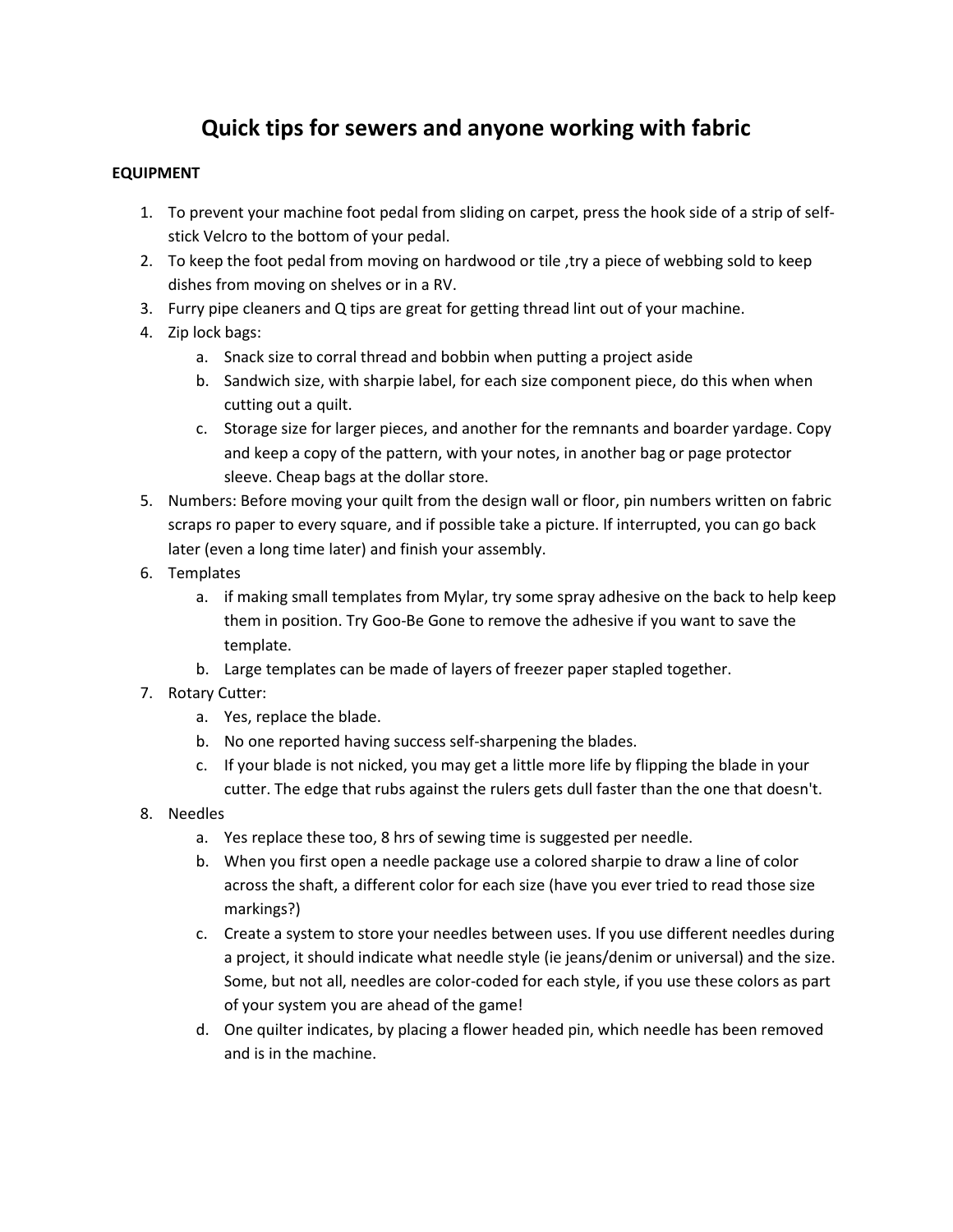- e. If you have trouble positioning your needle to insert it into the machine, stick it into an old school eraser. It makes easier to hold the eraser. Using it, move the top of the needle into and all the way up in the machine.
- f. Size of hand-sewing needles dictates the length of stitches, a 7 between (common size) gives about a 1/4" stitch length, the 10-12 appliqué needle yields about 1/8"stitch.
- 9. Sewing bird
	- a. This is the Victorian object that would hold one end of a strip of fabric to free up both hands for ripping or pinning. Very handy if you have one.
	- b. Today make a "third hand" to stabilize the end of your fabric with your sewing machine needle and presser foot.
- 10. Color Catcher is a product available in the grocery store to add to your washer to catch any excess dye that releases from your fabric.
- 11. String: Use the trimmed off selvedge edges of fabric as string, it is quite strong.
- 12. Household racks
	- a. Folding wooden clothes rack can be used to hold multiple fabric strips so that they are all visible and accessible.
	- b. A tie rack can be used to store a smaller stash of strips
- 13. Clean and oil your machine(s), they will work better.
- 14. In addition to plastic rulers, carpenters metal L and T shaped rulers help to achieve square corners and straight sides.

#### **DESIGNING**

- 1. A design "wall" can be made from a variety of materials. It is really helpful for almost any pattern or idea so you can see how your individual fabrics are going to "play" with each other. Consider also how your project will be used, it will look different flat on a bed or on a wall. However, if a design isn't working well, try a different position to give it a "fresh" look. That may help.
- 2. Use mirrors to achieve multiple repeats to get more of a view of the finished project without having to make so much.

# **THREAD**

- **1.** Orient the thread correctly, for cones the thread should lift off of the top, the regular spools can unwind from the side.
- 2. Be sure the thread feeds smoothly, make the hole for the spindle smooth, be sure the thread doesn't catch on texture in the spool.

# **SEWING / FABRIC**

- 1. Fabric stretches more on the cross grain, less on the length, many patterns call for cutting borders or bindings first from the length of the fabric to provide the most stable borders and bindings.
- 2. Adding borders or binding, sew with pieced piece on top to avoid sewing across points.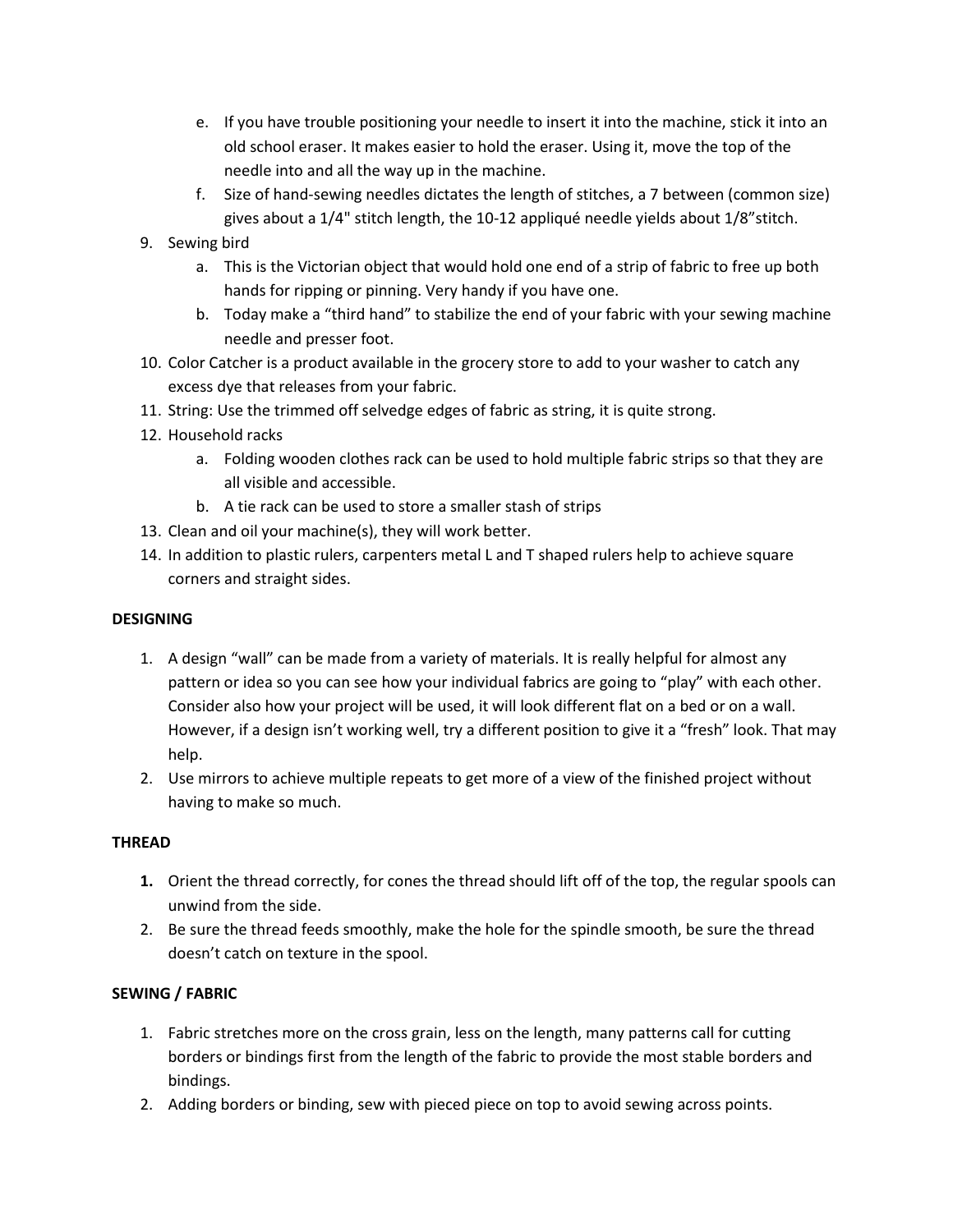- 3. If you need to ease in a longer piece put it on the bottom, the feed dogs will ease it in. Think "fat bottom" if humor helps you remember.
- 4. Sometimes when sewing a narrow piece to a wide piece, often the narrow will pucker. Try sewing with the wider piece on the top.
- 5. Check that your machine tension is correct, there should be no loops on the top or bottom when sewing. It is easiest to achieve even tension with the same weight thread in the top and bobbin.
- 6. Bias cuts
	- **a.** These cuts angle across the fabric result in unstable edges
	- b. Handle bias carefully, don't stretch or let hang over an edge.
	- c. Sew bias edges without pulling or stretching, when sewing a bias and a straight grain piece experiment with your machine to see whether the bias should be on the top or bottom layer usually it works best with the bias on the bottom, the feed dogs help move it without stretching.
- 7. Stabilize fabric before cutting by spraying with Best Press, sizing, or starch (though starch may attract bugs), and pressing the fabric. 3 coats of spray is often suggested.

# **PRESSING**

- 1. Pressing is like a two-step dance, place iron down, lift it up, repeat (sliding the iron like is done for ironing clothing can stretch your piece)
- 2. Use Best Press, sizing, or spray starch to stabilize and give crisp folds.
- 3. Press each seam before stitching across it, then press the new seam etc.
- 4. Press the seam as stitched, then in the desired direction. This not only sets the stitches, it also makes it easier to get a crisp pressing.

# **CUTTING.**

- 1. Listen to the carpenters, measure twice, cut once.
- 2. Some people only use the lines printed on their cutting boards, others always use their ruler. Most always, the key to accuracy is to use one system and set of tools consistently. If your goal is to be very precise, re-measure your cut pieces, the mat may not be entirely accurate, or your ruler has a depth which might change where the edge is placed. Also for ultimate accuracy check how you stand and place your cutter and ruler in relation to the fabric to be cut, and check again after sewing each seam.
- 3. Plan ahead, if triangles are cut so that the non-bias edge ends up on the outside edge of the quilt it will be easier to achieve and maintain a straight edge
- 4. A heavy weight on the far end of a long ruler helps stabilize it when cutting.

# **HAND SEWING**

- 1. Hide hand stitching thread starts and stops.
- 2. Use a blind hem stitch to finish your binding. Attach the beginning knot to the seam allowance under the binding, then take an anchor stitch. At the end of your thread take an anchor stitch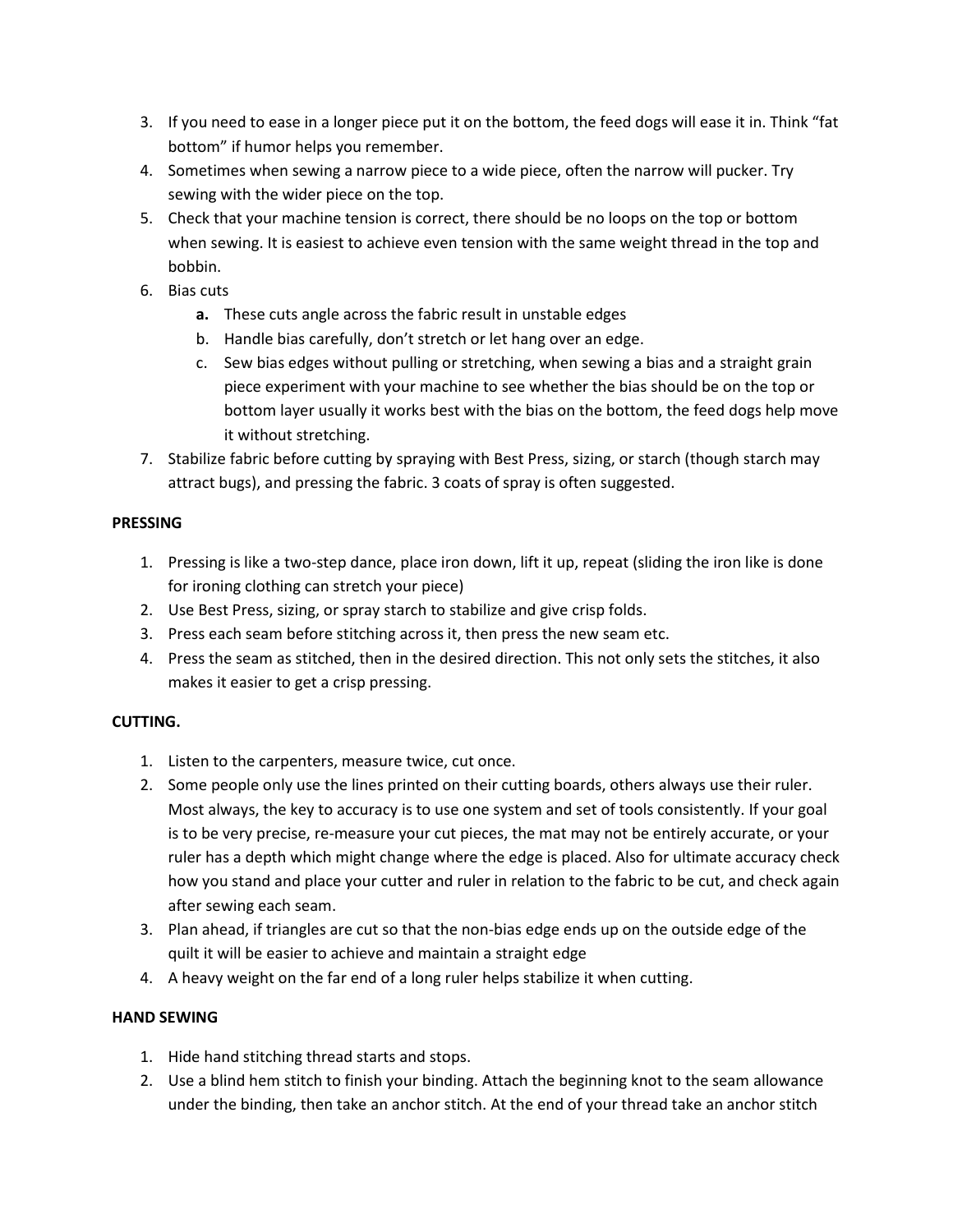and tie off using a surgeons knot (run the needle through the loop of thread twice, then tighten) then run your needle under the binding for about  $\frac{1}{2}$  inch to hide the ending thread. Thread endings will be hidden. This method is used by hand quilters and appliqué quilters alike.

- 3. A dab of liquid bandage on tender quilting fingers will protect them.
- 4. Sometimes moistening the needle (not the thread) will help threading the needle
- 5. Sometimes in hand-sewing needles one side of the eye is a tiny bit rough, try turning the needle over.

#### **ASSEMBLY**

- 1. Heavily creased batting may benefit from a brief time in the dryer to warm it, and then spread on a flat surface.
- 2. When washing or dampening the piece and there is a color that you are not sure whether it is entirely color fast, dry that section with a hair dryer, the rest can be left to air dry.
- 3. Snip threads for a professional look, and then you won't have to trim them off of the front of your piece.
- 4. It helps accuracy to trim dog-ears, and reduces bulk.
- 5. Especially for stars and kaleidoscope pieces with several angled pieces joining at the center, sew in pairs, then re-measure for the exact angle called for, trim if needed, this helps to avoid the "D"cup star. You won't be able to quilt out that mound.
- 6. Borders
	- a. For accurate borders, measure 3-4 times across the piece for the length, cut both boarder strips the average measurement. Repeat for the width. Pin the center of the boarder to the center of the quilt side, and then out to the corner. This helps to preserve the squareness of your quilt.
	- b. "Square up" your piece before adding borders, again before adding binding.
	- c. There is no substitute for measuring, across, length, and then corner to corner to achieve a square result.
- 7. Stabilize the outside edge with twill tape before adding the binding, if the piece is constructed with biased edges, might stabilize it before adding a boarder.
- 8. If finishing the piece with a facing consider fusing a shirt-weight interfacing to that facing to give more body and a flatter quilt.

# **FAVORITE PRODUCTS**

- 1. "Best Press", Lila suggests ordering from Mary Ellen Products.com (they have unscented and larger quantities)
- 2. June Taylor makes a ruler with several slots, very helpful for cutting a lot of strips as the ruler does not have to be repositioned as much.
- 3. Hair clips, use these instead of pins to secure bindings as you sew, no pin pricks. This is especially good if sewing while traveling.